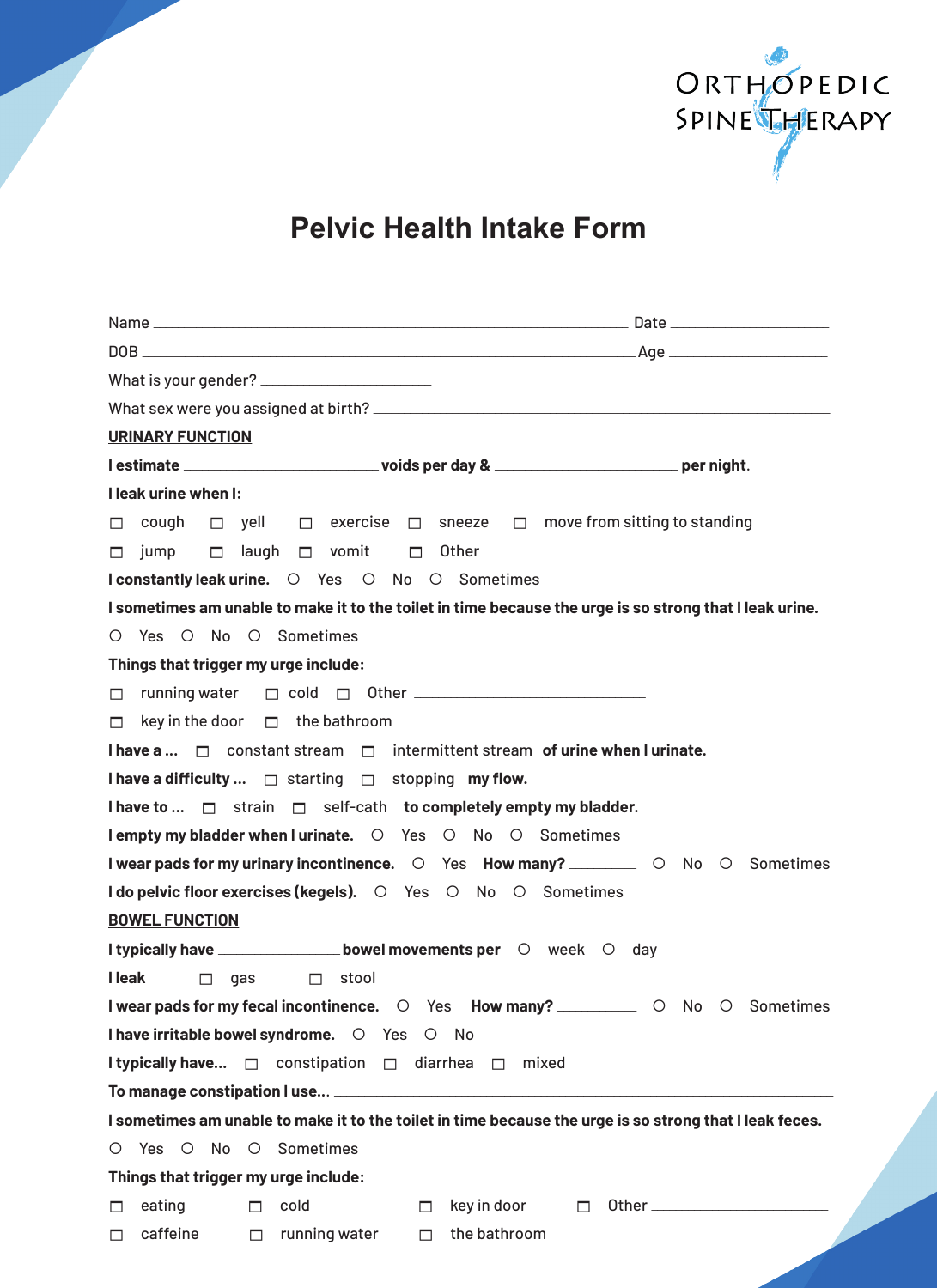| I have to splint my perineum with my hand when I have a bowel movement                                 |  |  |
|--------------------------------------------------------------------------------------------------------|--|--|
| O Yes O No O Sometimes                                                                                 |  |  |
| I have to manually evacuate stool on occasion.                                                         |  |  |
| O Yes O No O Sometimes                                                                                 |  |  |
| I am experiencing rectal bleeding and/or blood in my stool.                                            |  |  |
| O Yes O No O Sometimes                                                                                 |  |  |
| <b>NUTRITION, FLUID &amp; EXERCISE INTAKE</b>                                                          |  |  |
|                                                                                                        |  |  |
| I drink the following servings of beverages a day:                                                     |  |  |
|                                                                                                        |  |  |
| $\Box$ milk $\Box$ alcohol $\Box$ regular coffee $\Box$ other $\Box$                                   |  |  |
| I weigh _____________________ pounds.                                                                  |  |  |
| I am currently dieting. O Yes What diet? _______________ O No                                          |  |  |
| l exercise ______________________times per week.                                                       |  |  |
|                                                                                                        |  |  |
|                                                                                                        |  |  |
| PAIN & SEXUAL HEALTH HISTORY                                                                           |  |  |
| Please shade the areas of pain on the anatomy you have a write a number from 1 to 10 at the site(s) of |  |  |
| <b>pain.</b> $(10 = \text{most severe})$                                                               |  |  |
| I have problems with pain. $\circ$ Yes<br>O No O Sometimes                                             |  |  |
| I am sexually active at this time. O Yes O No O Sometimes                                              |  |  |
| I am sexually inactive due to pain. O Yes O No O Sometimes                                             |  |  |
|                                                                                                        |  |  |
| <b>Biological Male:</b>                                                                                |  |  |
| My pain is worse during an erection. $\circ$ Yes $\circ$ No $\circ$<br>Sometimes                       |  |  |
| My pain is worse during ejaculation. $\circ$ Yes $\circ$ No $\circ$ Sometimes                          |  |  |
| minutes.<br>$\circ$                                                                                    |  |  |
| My pain is located:                                                                                    |  |  |
| rectal area<br>testicles<br>my pain feels deep inside<br>penis<br>П<br>⊓<br>п<br>П.                    |  |  |
| abdomen<br>behind testicle<br>buttock<br>П.<br>П.<br>п                                                 |  |  |
| I have pain after intercourse. This pain includes:                                                     |  |  |
| backache<br>when my bladder is full<br>pain with sitting<br>$\Box$<br>$\Box$<br>п<br>П.                |  |  |
| pain with urination<br>migraine headache<br>muscle/joint pain<br>$\Box$<br>П<br>п                      |  |  |
| <b>Biological Female:</b>                                                                              |  |  |
| I have pain during ovulation.<br>Sometimes<br>O Yes O No O                                             |  |  |

My pain is worse during ovulation.  $\bigcirc$  Yes  $\bigcirc$  No  $\bigcirc$  Sometimes

**I have pain during my period.**  $\bigcirc$  Yes  $\bigcirc$  No  $\bigcirc$  Sometimes

My pain is worse just before my period.  $\bigcirc$  Yes  $\bigcirc$  No  $\bigcirc$  Sometimes